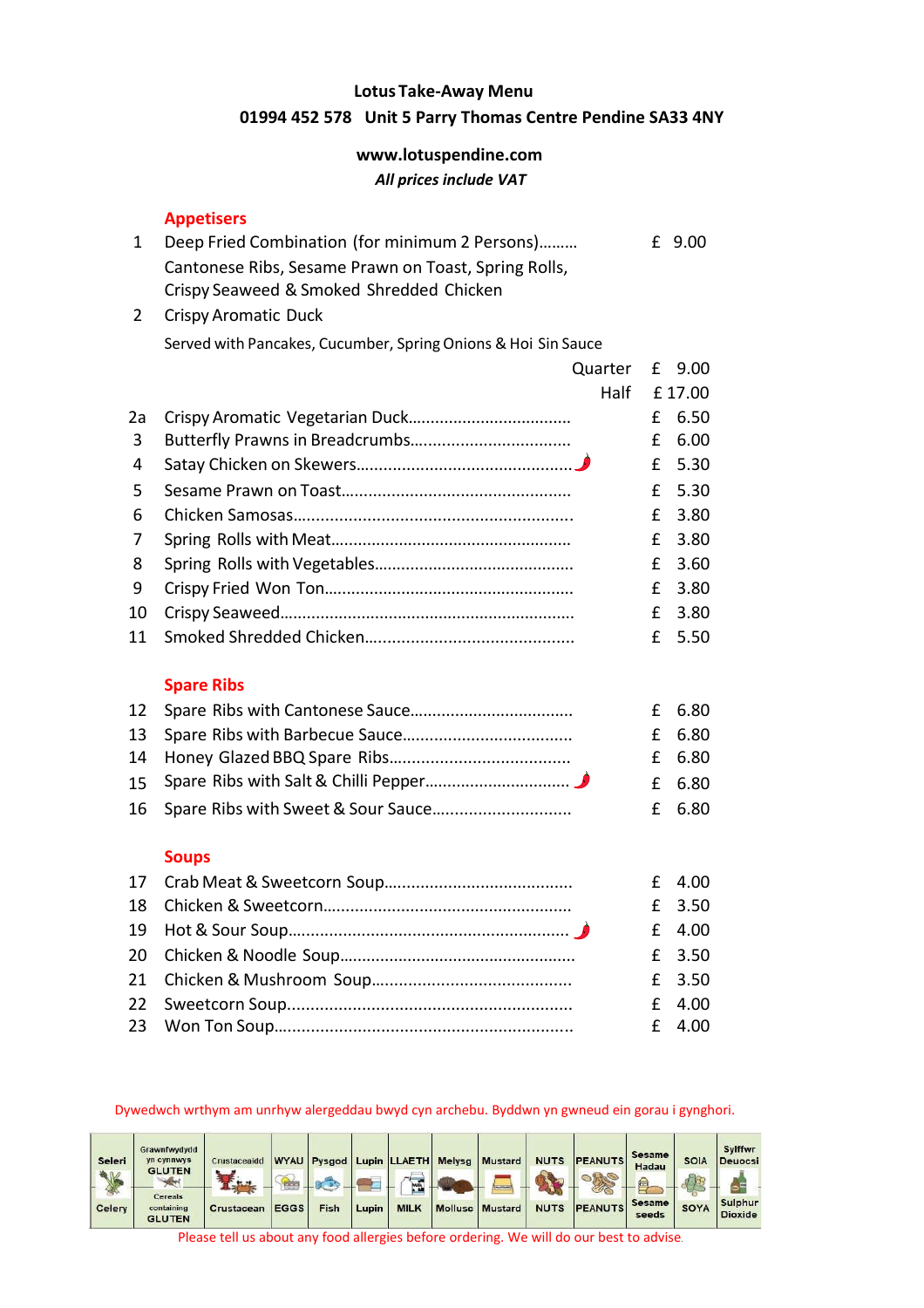|    | <b>Thai Tom Yum Soup</b>                                     |   |              |
|----|--------------------------------------------------------------|---|--------------|
| 24 | flavoured with Lemon Grass in Spicy Sour Soup                |   |              |
|    |                                                              | £ | 4.50         |
|    |                                                              | £ | 5.00         |
|    |                                                              | £ | 5.00         |
| 25 | <b>Authentic Malaysian Chilli Sauce, Ginger &amp; Garlic</b> |   |              |
|    |                                                              | £ | 7.00         |
|    |                                                              | £ | 8.00         |
|    |                                                              | £ | 8.00         |
|    |                                                              | £ | 8.00         |
| 26 | <b>Stir Fried with Black Pepper Sauce &amp; Butter</b>       |   |              |
|    |                                                              | £ | 7.00         |
|    |                                                              | £ | 7.00         |
|    |                                                              | £ | 8.00         |
|    |                                                              | £ | 8.00         |
|    |                                                              |   |              |
|    |                                                              |   |              |
| 27 | <b>Kung Po Style with Cashew Nuts</b>                        |   |              |
|    |                                                              | £ | 7.00         |
|    |                                                              | £ | 7.00         |
|    |                                                              | £ | 8.00         |
| 28 | <b>Stir Fried with Pepper in Black Bean Sauce</b>            |   |              |
|    |                                                              | £ | 7.00         |
|    |                                                              | £ | 7.00         |
|    |                                                              | £ | 7.00         |
|    |                                                              | £ | 8.00         |
|    |                                                              | £ | 8.00         |
|    |                                                              | £ | 8.00         |
| 29 | <b>Cantonese Style (Fruity Sauce)</b>                        |   |              |
|    |                                                              | £ | 7.00         |
|    |                                                              | £ |              |
|    |                                                              | £ | 7.00<br>7.00 |

 $E$  8.00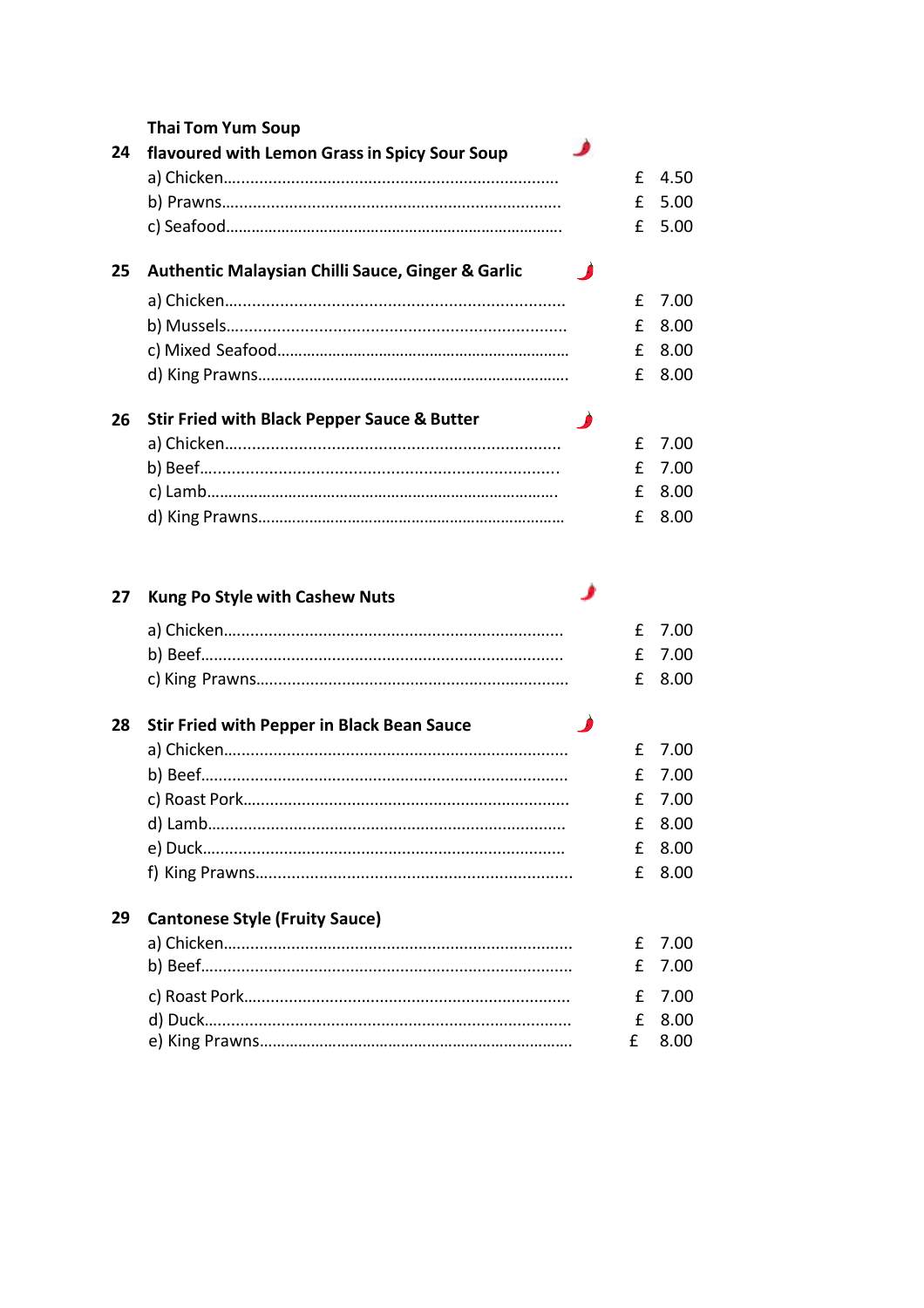| 30       | <b>Sweet &amp; Sour (Sauce)</b>                           |   |      |
|----------|-----------------------------------------------------------|---|------|
|          | a) Chicken (Hong Kong Style or in Batter)                 | £ | 7.00 |
|          |                                                           | £ | 7.00 |
|          | c) King Prawns (Hong Kong Style or in Batter)             | £ | 8.00 |
| 31       | <b>Szechuan Style (Sauce)</b>                             |   |      |
|          |                                                           | £ | 7.00 |
|          |                                                           | £ | 7.00 |
|          |                                                           | £ | 7.00 |
|          |                                                           | £ | 8.00 |
|          |                                                           | £ | 8.00 |
| 32       | <b>Fruity Sauce</b>                                       |   |      |
|          | a) Chicken with Plum Sauce or Lemon Sauce or Orange Sauce | £ | 7.00 |
|          | b) Duck with Plum Sauce or Lemon Sauce or Orange Sauce    | £ | 8.00 |
| 33       | <b>Yellow Bean Sauce with Cashew Nuts</b>                 |   |      |
|          |                                                           | £ | 7.00 |
|          |                                                           | £ | 7.00 |
|          |                                                           | £ | 8.00 |
|          |                                                           | £ | 8.00 |
| 34       |                                                           | £ | 7.00 |
| 35       | <b>Satay Sauce (with Peanuts)</b>                         |   |      |
|          |                                                           | £ | 7.00 |
|          |                                                           | £ | 7.00 |
|          |                                                           | £ | 8.00 |
|          |                                                           |   |      |
| 36       | Beef with Bamboo Shoots & Water Chestnuts                 | £ | 7.00 |
| 37       |                                                           | £ | 7.00 |
|          |                                                           | £ | 7.00 |
| 38<br>39 |                                                           | £ | 7.00 |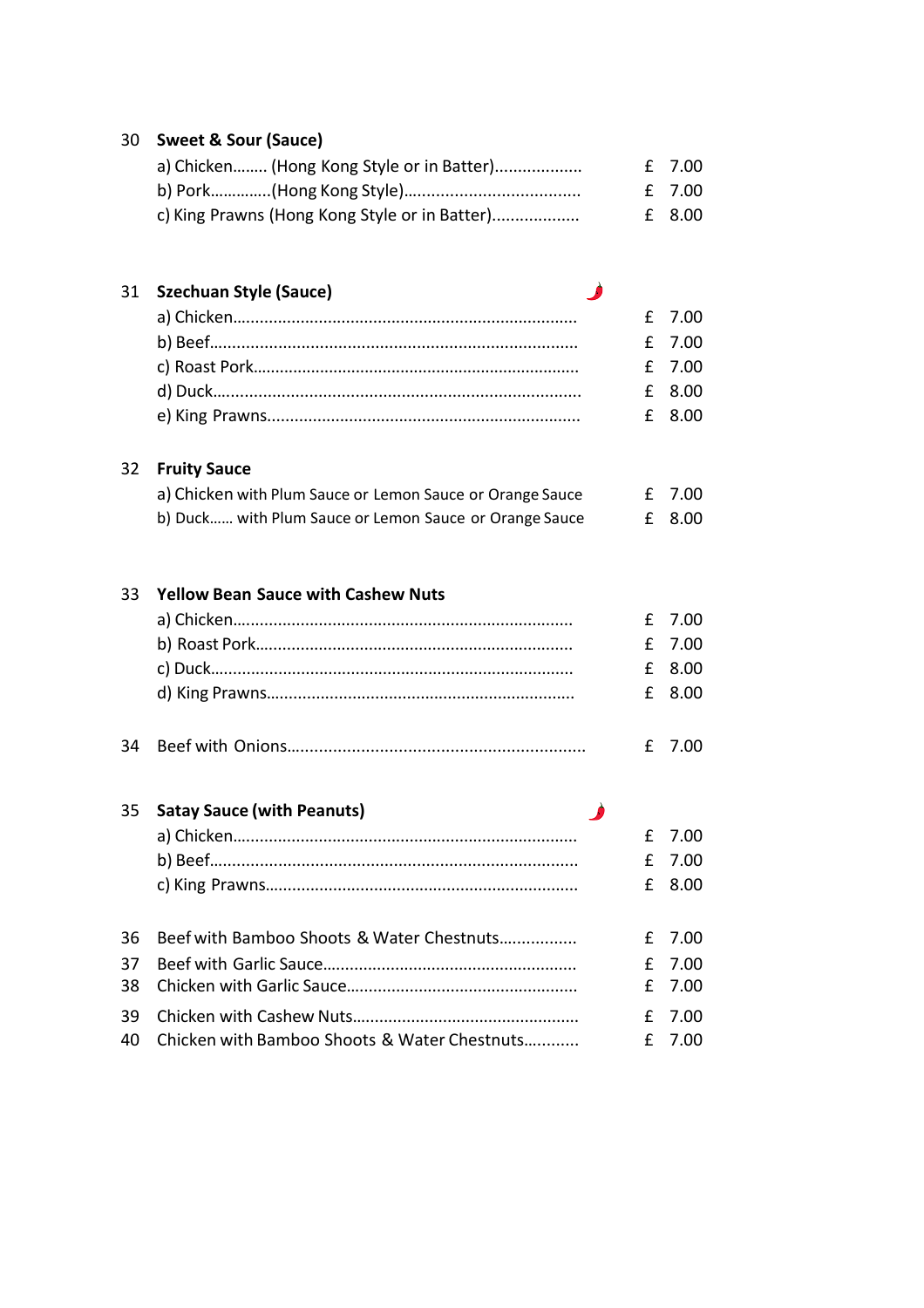**Seafood Dishes**

| 41 Deep Fried Squid with Spicy Salt & Chilli Pepper (dry) | £ 7.50 |
|-----------------------------------------------------------|--------|
| 42 Deep Fried Squid with Sweet & Sour Sauce               | £ 7.50 |
|                                                           | £ 7.50 |
| 44 Deep Fried Squid with Chilli in Black Bean Sauce       | £ 7.50 |
| 45 Stir Fried Mussels with Fresh Ginger & Spring Onion    | £ 8.00 |
| 46 Stir Fried Mussels with Chilli in Black Bean Sauce     | £ 8.00 |

| 47 Thai Style |  |        |
|---------------|--|--------|
|               |  | f 700  |
|               |  | f 700  |
|               |  | f 8.00 |

| 48 Deep Fried with Salt & Chilli Pepper (dry) | - 8 |        |
|-----------------------------------------------|-----|--------|
|                                               |     | f 7.00 |
|                                               |     | f 700  |
|                                               |     | f 8.00 |

| 49 Deep Fried Crispy Shredded Beef with Chilli in Cantonese | £ 7.00 |
|-------------------------------------------------------------|--------|
|                                                             |        |

#### 50 **Stir Fried with Mixed Vegetables**

|  | f 7.00 |
|--|--------|
|  | f 7.00 |
|  | f 7.00 |
|  | f 8.00 |

#### 51 **Stir Fried with Ginger & Spring Onion** a) Chicken…......................................................................... £ 7.00 b) Beef…............................................................................. £ 7.00 c) Lamb…............................................................................. £ 8.00 d) Duck….............................................................................. e) King Prawns………………………………………………………………. £ 8.00 £ 8.00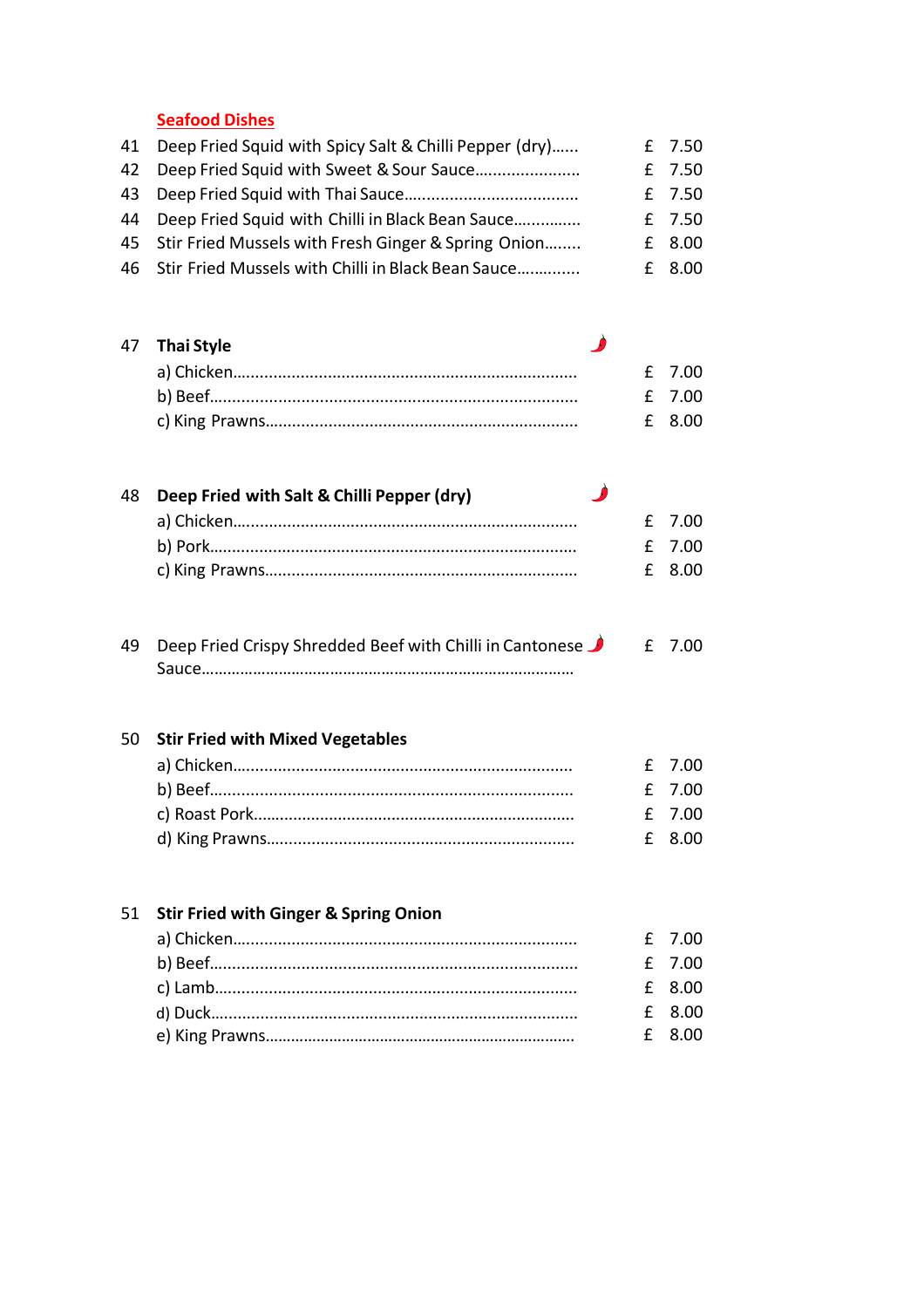| 52 | Stir Fried with Mushrooms or Pineapple or Beansprouts |   |        |
|----|-------------------------------------------------------|---|--------|
|    |                                                       | £ | 7.00   |
|    |                                                       | £ | 7.00   |
|    |                                                       | £ | 7.00   |
| 53 | Stir Fried Mixed Vegetables with Sweet & Sour Sauce   | £ | 5.30   |
| 54 | <b>Stir Fried Mushrooms with Garlic</b>               | £ | 3.60   |
| 55 | <b>Chow Mein Noodles Dishes</b>                       |   |        |
|    |                                                       | £ | 8.00   |
|    |                                                       | £ | 8.00   |
|    |                                                       | £ | 7.00   |
|    |                                                       | £ | 7.00   |
|    |                                                       | £ | 7.00   |
|    |                                                       |   |        |
| 56 | Beef with Black Bean Sauce Chow Mein (Noodles)        | £ | 7.00   |
| 57 |                                                       | £ | 7.00   |
| 58 | Chicken with Satay Sauce Chow Mein (Noodles)          | £ | 7.00   |
| 59 | Chicken with Black Bean Sauce Chow Mein (Noodles)     | £ | 7.00   |
| 60 |                                                       |   | £ 7.00 |
| 61 |                                                       |   | £ 5.30 |
| 62 | Mixed Vegetable Chow Mein (Noodles)                   |   | £ 5.30 |
| 63 | Plain Fried Noodles with Beansprouts & Onions         |   | £ 3.50 |
|    |                                                       |   |        |
| 64 | <b>Chop Suey Dishes</b>                               |   |        |
|    |                                                       | £ | 8.00   |
|    |                                                       | £ | 8.00   |
|    |                                                       | £ | 7.00   |
|    |                                                       | £ | 7.00   |
|    |                                                       | £ | 7.00   |
|    |                                                       |   |        |
| 65 | <b>Egg Foo Yung Dishes</b>                            |   |        |
|    |                                                       | £ | 8.00   |
|    |                                                       | £ | 8.00   |
|    |                                                       | £ | 7.00   |
|    |                                                       | £ | 7.00   |
|    |                                                       | £ | 7.00   |
|    |                                                       | £ | 6.00   |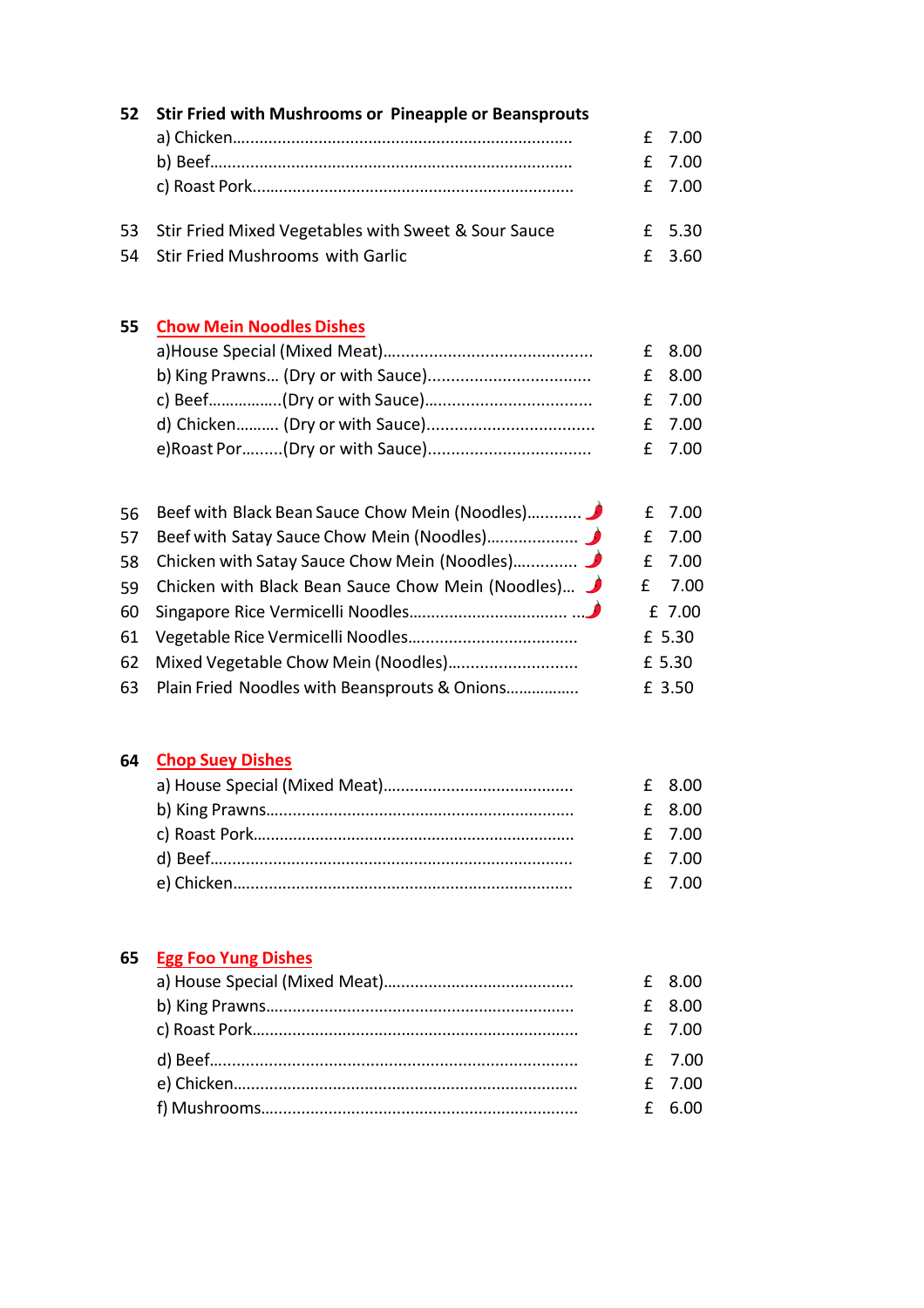### **Vegetarian Dishes**

| 66 |                                                               | £  | 5.50   |
|----|---------------------------------------------------------------|----|--------|
| 67 |                                                               | £  | 5.50   |
| 68 |                                                               |    | £ 5.50 |
| 69 | Deep Fried Bean Curd with Salt & Chilli Pepper (Dry)          |    | £ 5.50 |
| 70 |                                                               |    | £ 5.50 |
| 71 | Fried Aubergines with Garlic in Black Bean Sauce              |    | £ 5.50 |
| 72 |                                                               |    | £ 5.50 |
| 73 |                                                               | f. | 3.60   |
| 74 | Stir Fried Mixed Vegetables with Satay Sauce                  |    | £ 5.50 |
| 75 | Stir Fried Mixed Vegetables with Cashew Nuts in Kung Po Sauce | £  | 6.00   |
| 76 |                                                               | £  | 5.50   |
|    |                                                               |    | £ 5.50 |

### 78 **Fried Rice Dishes**

|  |  | £ 8.00 |
|--|--|--------|
|  |  | £ 7.20 |
|  |  | £ 7.20 |
|  |  | £ 6.80 |
|  |  | £ 6.80 |
|  |  | £ 6.80 |
|  |  | £ 7.20 |
|  |  | £ 5.50 |
|  |  | £ 5.50 |

#### 79

### **Curry Dishes with Onions & Peas**

|  | £ 7.20   |
|--|----------|
|  | £ 7.50   |
|  | £ 7.20   |
|  | £ 7.20   |
|  | £ 6.80   |
|  | £ 6.80   |
|  | £ 6.80   |
|  | $£$ 5.00 |
|  | $E$ 5.00 |

Ì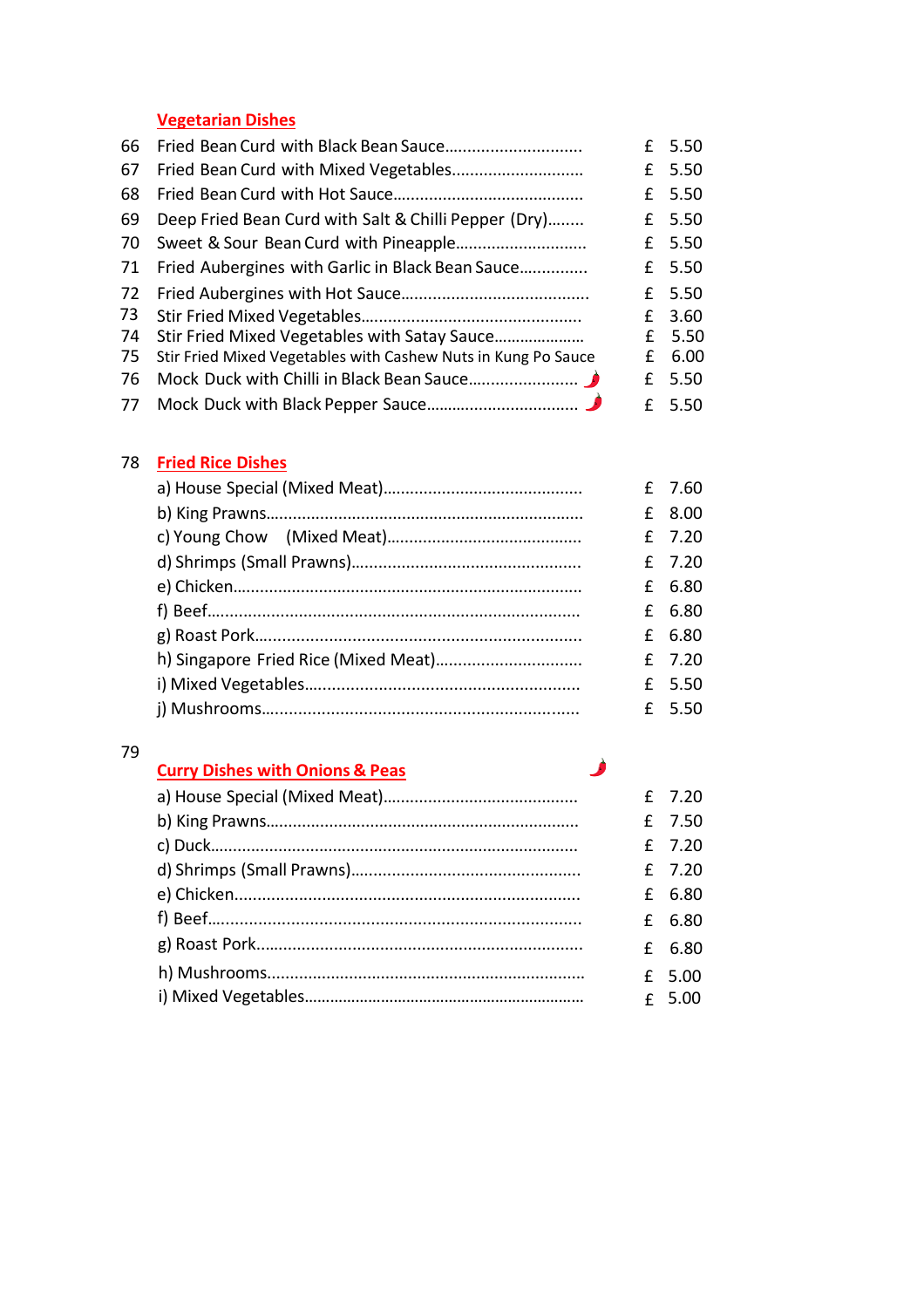#### **Thai Green Curry Dishes**

|    | <b>THAT OF CELL CALLY DISTICS</b>                        |  |          |
|----|----------------------------------------------------------|--|----------|
| 80 | with Aubergine, Corn & Bamboo Shoots                     |  |          |
|    |                                                          |  | $f$ 7.00 |
|    |                                                          |  | £ 7.00   |
|    |                                                          |  | £ 8.00   |
|    |                                                          |  | £ 8.00   |
|    | e) Mixed Vegetables (Mushrooms, Tofu, Corn & Mange Tout) |  | f 5.50   |

## 81 **Thai Red Curry Dishes**

| <b>THAI NEW CUITY DISTIES</b>                            |     |          |
|----------------------------------------------------------|-----|----------|
| with Aubergine, Tofu, Corn & Mange Tout                  | - 2 |          |
|                                                          |     | £ 7.00   |
|                                                          |     | £ 7.00   |
|                                                          |     | $£$ 8.00 |
|                                                          |     | $£$ 8.00 |
| e) Mixed Vegetables (Mushrooms, Tofu, Corn & Mange Tout) |     | £ 5.50   |

#### **Extra Side Dishes**

|    |                                            | £ 3.00   |
|----|--------------------------------------------|----------|
| 83 | Stir Fried Bamboo Shoots & Water Chestnuts | £ 3.50   |
| 84 |                                            | $£$ 3.00 |
|    |                                            | £ 2.80   |
| 86 |                                            | £ $2.50$ |
| 87 |                                            | £ $2.30$ |
|    |                                            | £ 3.30   |
| 89 |                                            | $£$ 1.00 |
| 90 |                                            | £ 2.80   |
| 91 |                                            | £ 2.80   |
| 92 |                                            | $£$ 2.00 |
|    |                                            | £ 1.80   |

| Cantonese       | Curry             |
|-----------------|-------------------|
| <b>Barbecue</b> | Sweet & Sour      |
| Satay           | <b>Black Bean</b> |
| Hoi Sin         |                   |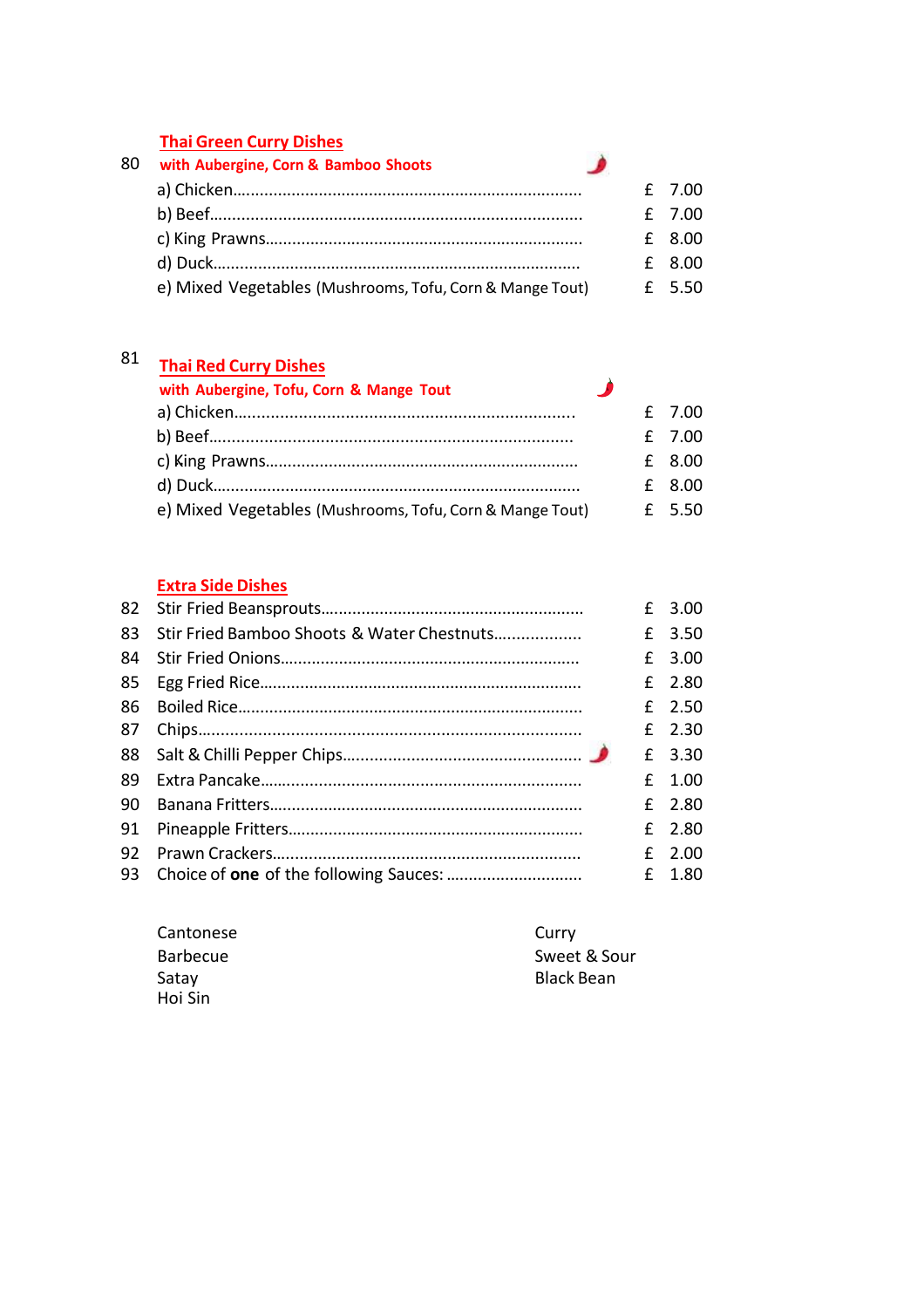# **SET MEALS**

## **Set Meal A**

**for Two Persons £24.50**

#### *Starters*

Spare Ribs with Barbecue Sauce Spring Rolls

#### *Main Courses*

Sweet & Sour Chicken (Hong Kong Style) Beef with Chilli in Black Bean Sauce Young Chow Fried Rice (x2) Prawn Crackers

# **Set Meal B for Three Persons £40.00**

#### *Starters*

Spare Ribs with Barbecue Sauce Sesame Prawn on Toast Crispy Seaweed

#### *Main Courses*

Sweet & Sour Chicken (Hong Kong Style) Beef with Szechuan Sauce Roast Pork with Mixed Vegetables Young Chow Fried Rice (x3) Prawn Crackers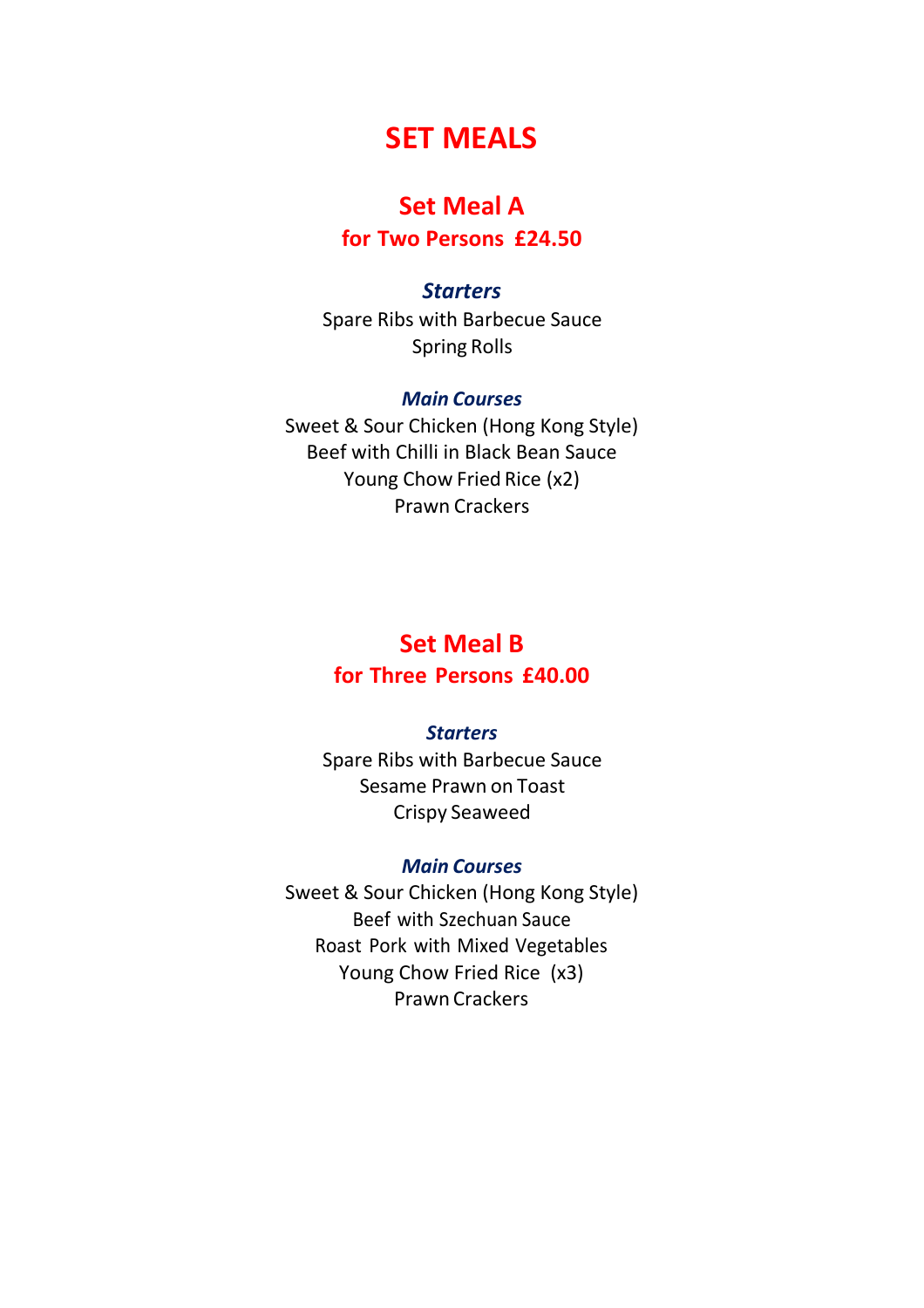# **Set Meal C**

# **for Three Persons £35.00**

### *Starters*

Spare Ribs with Barbecue Sauce

Spring Rolls

Chicken Samosas

## *Main Courses*

Sweet & Sour Chicken in Batter Beef with Mushrooms Chicken Curry Egg Fried Rice (x3) Prawn Crackers